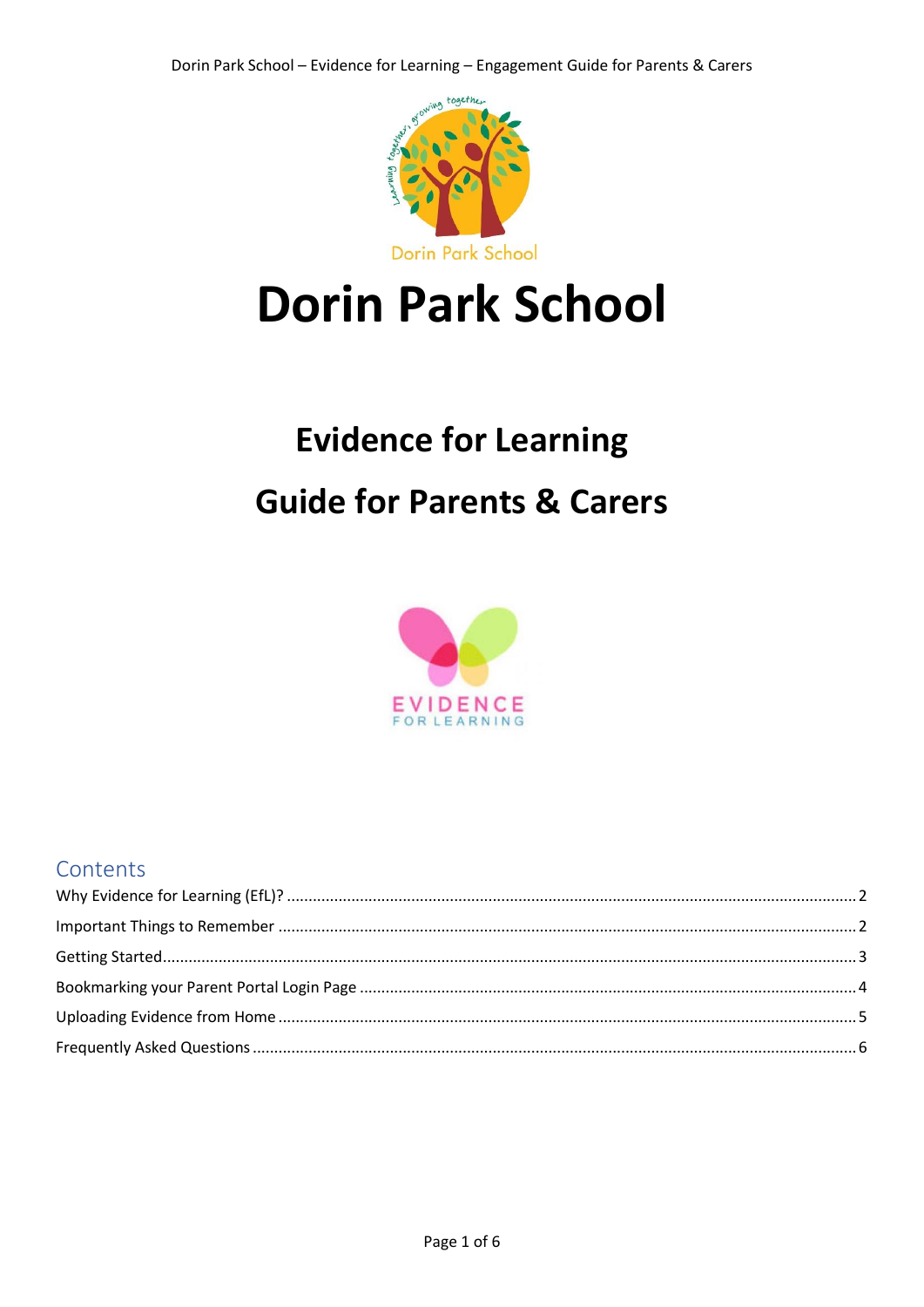## <span id="page-1-0"></span>Why Evidence for Learning (EfL)?

#### **How do we show progress?**

Our learners are amazing and unique. Whilst we celebrate this individuality, it does mean that there is nobody similar with whom to compare progress. We overcome this by comparing learners to themselves and their previous achievements. This is an approach called "**Ipsative Assessment**".

Evidence for Learning (EfL) lets us capture examples of what learners can do and the range of circumstances in which they can do it.

#### **A conversation about learning**

Being able to share what we are seeing with you allows us to create learning conversations. It means that we can send home reports at the touch of a button and keep you up-to-date on your child's successes. It allows us to capture and share a number of "**firsts**" or "**significant learning moments**" with you.

#### **A collaborative approach**

We want to work with you to celebrate your child's progress. You can login to your Parent Portal on any computer, tablet or phone that can access the internet. Once logged in you will be able to see the evidence that we have shared with you. You can also upload pictures and videos and share them with us. We look forward to seeing these.

## <span id="page-1-1"></span>Important Things to Remember

#### **Photos and videos**

All photos are used with the permission of each parent. They have NOT however, given permission for the images to be used on social media or elsewhere. Please be sensitive about how you share any images that contain children that are not yours. As a rule, if there is an image of another child, please do not share it!

#### **Evidence that we share**

Do remember that not all pieces of evidence we gather will be shared. We will share the significant and key moments or learning/progress that we feel are appropriate to share with you. The evidence that we share may be as and when it happens, at regular intervals or within the end of term or academic reports.

#### **Submitting evidence from home**

We love to hear and to see how our learners get on when they are not with us. However, please be aware that teachers will not be able to respond to every image or comment, as we are busy teaching your children!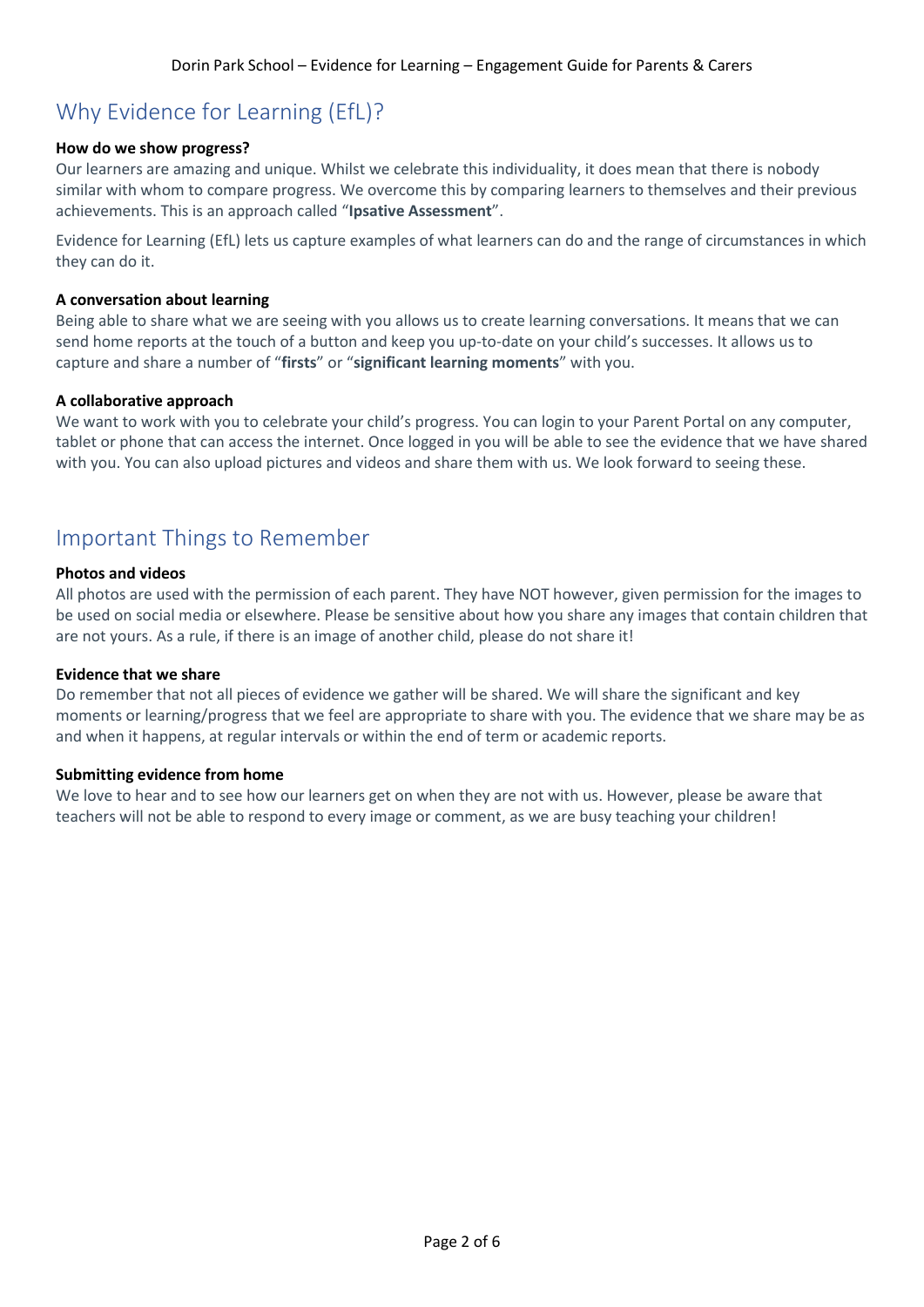## <span id="page-2-0"></span>Getting Started

#### **First Steps**

You will receive two emails from "**theTeacherCloud**":

- One email will contain your unique login link
- One email will contain your temporary password

#### **Logging In**

- Make a note of your temporary password or, even better, **Copy** it
- Tap/Click on the login link that you were emailed to access your unique login page and then **Paste** or enter in your temporary password
- Tap/Click **Login** to enter your secure Parent Portal

#### **Navigating your Parent Portal**



The **Change Password** option lets you change your password.

You will need to put in your temporary password to do this the first time.

The **Notifications** option lets you select how often you are notified of new EfL content for your child.

|      |            | Dorin Park School |                  |        |
|------|------------|-------------------|------------------|--------|
| Home | Activities | Reports           | Journal Feedback | Upload |

#### *Activities*

Each child has their own personalised "**Activity Channel**" containing the Activities shared with them. These can be both general resources (for anyone in the school), as well as personalised Activities that have been specifically created/selected for them. These Activities are accessible at any time and may include pictures, videos, detailed instructions, web links and resources to refer to or to complete.

#### *Reports*

This is where you can access any reports that the teacher may have compiled.

#### *Journal*

Here you will see the evidence that the teacher has shared. This is the evidence against which the teacher makes judgements. We will share significant and key moments or learning/progress.

#### *Feedback*

This lets you comment on what you have seen. We look forward to celebrating your child's progress with you and seeing your comments on what we have shared. It is also where you can start a learning conversation with the teacher and exchange views/ideas about what the evidence is showing.

#### *Upload*

This is where you can submit your own evidence. You can upload up to 3 photos/short videos and a description of what you have seen. This is a great way to contribute to your child's EHCP targets. We look forward to seeing the photos and videos that you upload and for us to be able to celebrate with you your child's progress at home and in the community.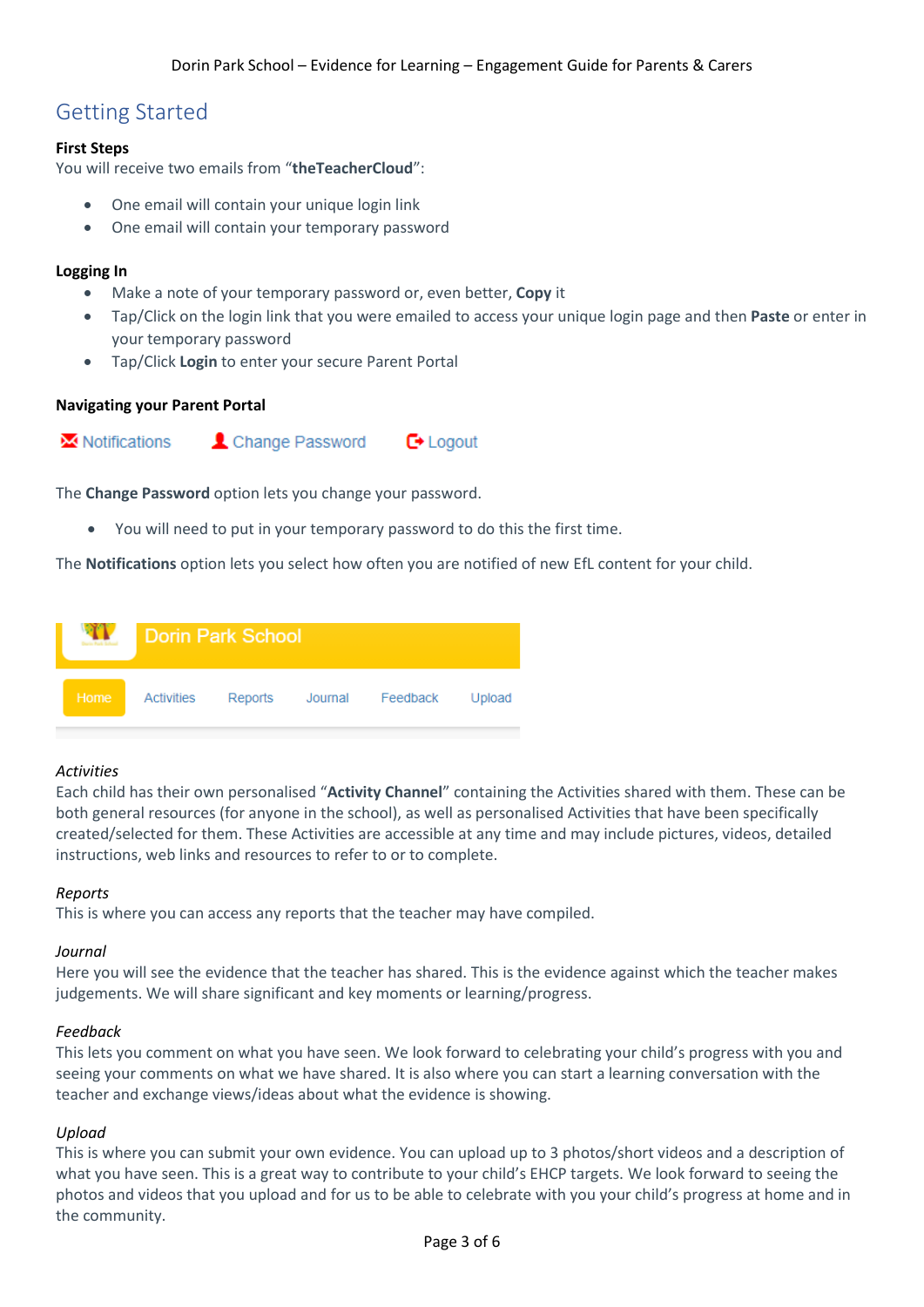## <span id="page-3-0"></span>Bookmarking your Parent Portal Login Page

You can bookmark your login page to your Parent Portal making it quick and easy to access.

You can use Google or other search engines to find step by step guides on creating and using bookmarks.

Here are some typical basic steps to create bookmarks…

#### **Add a bookmark using Google Chrome / Microsoft Edge**

- On your computer, open Google Chrome
- Go to your Parent Portal login page
	- o **Do not** enter your password/login you will need to bookmark it before this
- To the right of the address bar, click the star  $\hat{X}$ .

#### **Add a bookmark using Apple Safari/ Microsoft Internet Explorer**

- On your computer, open Safari/Internet Explorer
- Go to your Parent Portal login page
	- o **Do not** enter your password/login you will need to bookmark it before this
- Click Bookmarks in the menu bar
- Click Add Bookmark in the drop-down menu
- Name and choose location of the bookmark and click Add

#### **iOS Device**

Adding a web link to the home screen on your iPhone or iPad:

On your device, when on the "**login**" page for the Parent Portal (via the email):

- Tap the '**Share**' button (the rectangle with an arrow pointing upward)
- Scroll through the options ('**Copy**', '**Print**', **'Add to Reading List**', etc.) and tap/select **'Add to the Home Screen'**
- Change the label of the link **"Evidence for Learning | ...."** to something more memorable (e.g. your child's name and school)
- Tap **'Add'** (top right)

This will add a web link onto the home screen of your device, which you can move around just like your apps. Tapping on this button in the future will directly open the login page. If you have saved your password, it should autofill so you can login straight away and easily.

#### **Android Device**

Adding a web link to the home screen on your Android phone or tablet (using Chrome browser on the device):

On your device, when on the "**login**" page for the Parent Portal (via the email):

- Tap the **3 dots** in the top right of the screen
- Choose **'Add to Home screen'**
- Change the label of the link **"Evidence for Learning | ...."** to something more memorable (e.g. your child's name and school)
- Tap **'Add'**

This will add a web link onto the home screen of your device, which you can move around just like your apps. Tapping on this button in the future will directly open the login page. If you have saved your password, it should autofill so you can login straight away and easily.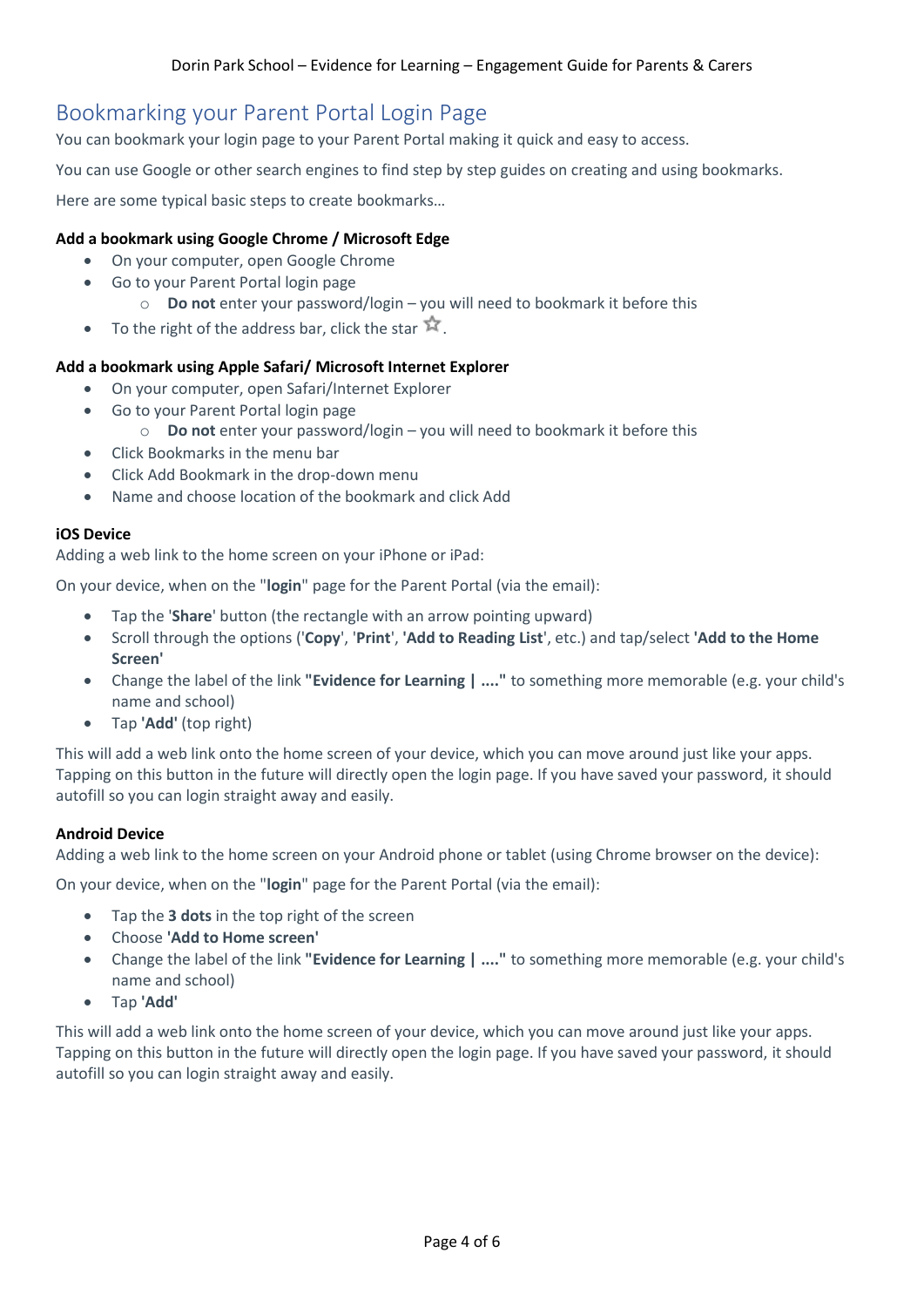## <span id="page-4-0"></span>Uploading Evidence from Home

- 1. Log into your Parent Account and select **Upload** from the menu.
- 2. You can change the date of the evidence by tapping/clicking in the relevant box.
- 3. Tap/Click **Choose File** and select a picture/video that you want to attach to the evidence.
	- a. Having added the picture/video, a green tick will appear.
	- b. You can choose to add up to 3 pictures/videos.
- 4. Tick the **Home Learning** tag to identify this evidence as home learning.
- 5. Write the comment that you want to attach to the evidence.
- 6. Tap/Click **Submit** to upload the evidence.

6

- a. Once uploaded, a thank you message will appear.
- b. The school will now be able to see the evidence that you have submitted.
- 7. You can see the evidence that you have uploaded by tapping/clicking on **Journal**.
	- a. You can see the evidence and review the comment.
	- b. If you choose to, you can **Edit** or **Delete** the comment.

| <b>Dorin Park School</b>                                                                                                                                                                                                                                                                   |
|--------------------------------------------------------------------------------------------------------------------------------------------------------------------------------------------------------------------------------------------------------------------------------------------|
| Feedback<br>$\overline{7}$<br>Upload<br><b>Activities</b><br>Journal<br>Reports<br>Home<br>$\mathbf{1}$                                                                                                                                                                                    |
| <b>Evidence Date</b>                                                                                                                                                                                                                                                                       |
| 27/04/2021<br>$\overline{2}$                                                                                                                                                                                                                                                               |
| <b>Upload File(s)</b><br>Choose File<br>No file chosen<br>Choose File No file chosen 3<br>Choose File   No file chosen<br>Note : Uploaded files should be JPG, MP4 or MOV format. We compress and optimise your videos and images, the file size after compression should not exceed 10MB. |
| <b>Tag this Upload</b><br>Home Learning<br>4<br>Add a comment                                                                                                                                                                                                                              |
| 5                                                                                                                                                                                                                                                                                          |